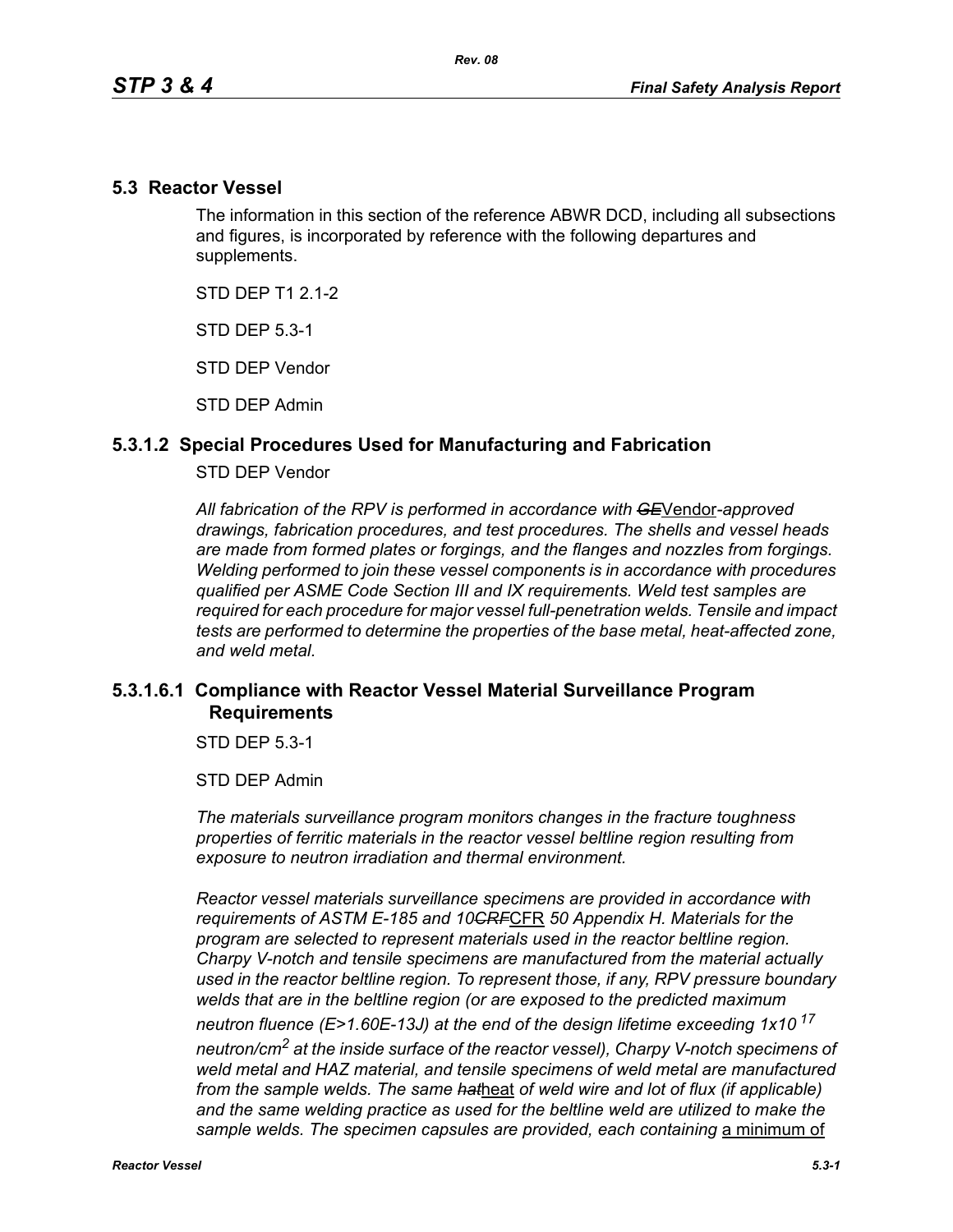12 Charpy V-notch and tensile specimens of the beltline material **along with** *andtemperature monitors. Additionally, if required, the specimens identified to represent the welds requiring surveillance are also loaded in the same numbers. The surveillance specimen holders having brackets welded to the vessel cladding in the core beltline region are provided to hold the specimen capsules and a neutron dosimeter. Since reactor vessel specifications require that all low-alloy steel pressure vessel boundary materials be produced to fine-grain practice, the bracket welding does not pose a concern of underclad cracking. A set of out-of-reactor baseline Charpy V-notch specimens, tensile specimens, and archive material are provided with the surveillance test specimens. The neutron dosimeter and temperature monitors will be located as required by ASTM E-185.*

*Four surveillance capsules are provided. The predicted end of the adjusted reference nil ductility temperature of the reactor vessel steel is less than 38°C.*

*The following proposed withdrawal schedule is extrapolated from ASTM E-185.*

- *First Capsule: After 6 effective full-power years.*
- *Second Capsule: After 20 effective full-power years.*
- *Third Capsule: With an exposure not to exceed the peak EOL fluence.*
- *Fourth Capsule: Schedule determined based on results of first two capsules per ASTM E-185, Paragraph 7.6.2 (see Section 5.3.4.2 for additional capsule requirements). Fracture toughness testing of irradiated capsule specimens will be in accordance with requirements of ASTM E-185 as called out for by 10CFR50 Appendix H.*

## **5.3.1.6.4 Position of Surveillance Capsules and Methods of Attachment Appendix H.II B (2)**

STD DEP 5.3-1

*The surveillance specimen holders, described in Subsections 5.3.1.6.1 and 3.9.5.1.2.10, are located at different azimuths at common elevation in the core beltline region. The locations are selected to produce lead factor of approximately 1.2* greater than 1 and less than or equal *to 1.5 for the inserted specimen capsules. A positive spring-loaded locking device is provided to retain the capsules in position throughout any anticipated event during the lifetime of the vessel. The capsules can be removed from and reinserted into the surveillance specimen holders. See Subsection 5.3.4.2 for COL license information requirements pertaining to the surveillance material, lead factors, withdrawal schedule and neutron fluence levels.*

*In areas where brackets (such as the surveillance specimen holder brackets) are located, additional nondestructive examinations are performed on the vessel base metal and stainless steel weld-deposited cladding or weld-buildup pads during vessel manufacture. The base metal is ultrasonically examined by straight-beam techniques to a depth at least equal to the thickness of the bracket being joined. The area*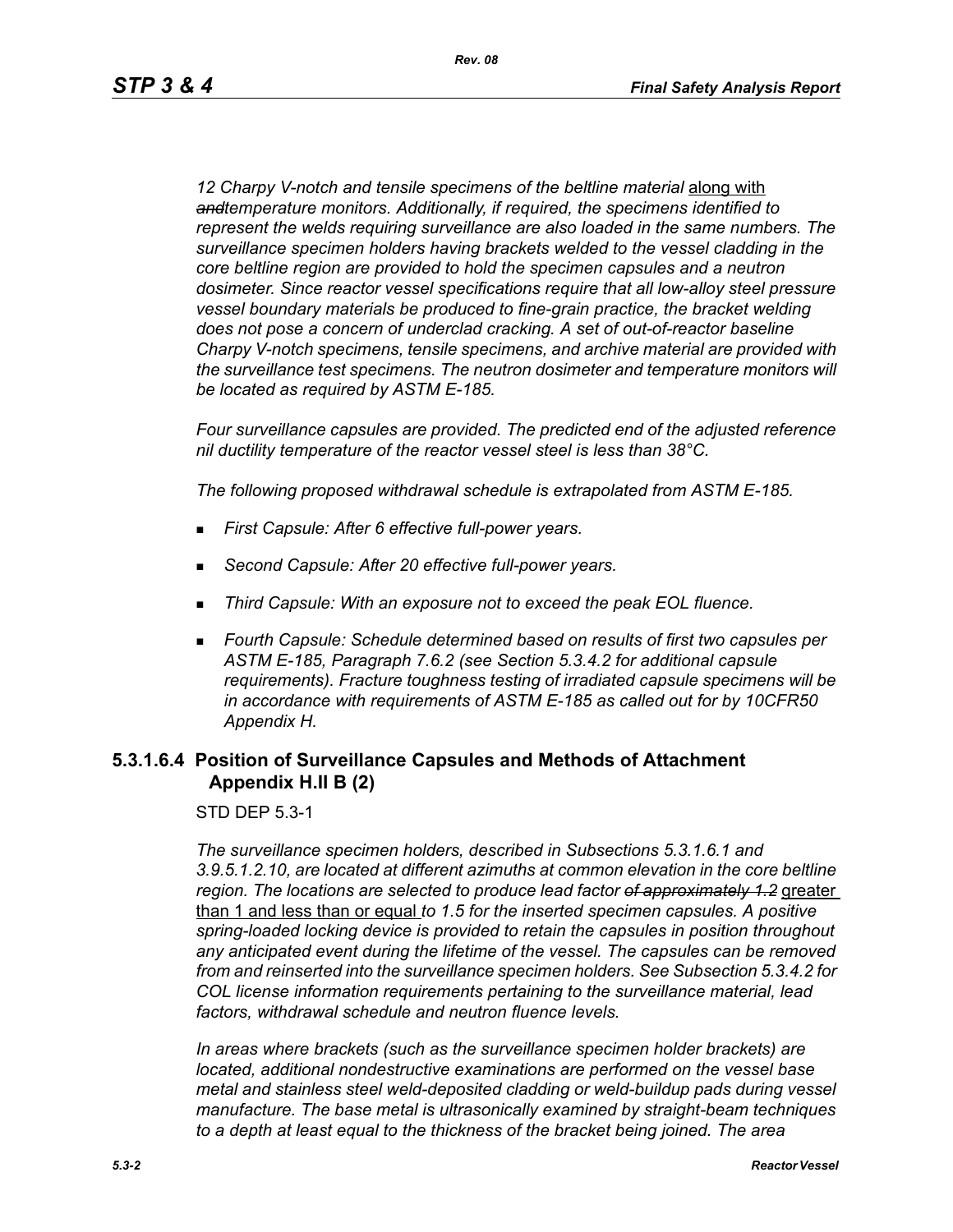*examined is the area of width equal to at least half the thickness of the part joined. The required stainless steel weld-deposited cladding is similarly examined. The full penetration welds are liquid-penetrant examined. Cladding thickness is required to be at least 3.2 mm. These requirements have been successfully applied to a variety of bracket designs which are attached to weld-deposited stainless steel cladding or weld buildups in many operating BWR reactor pressure vessels.*

## **5.3.1.6.5 Time and Number of Dosimetry Measurements**

STD DEP Vendor

*GE provides a* A *separate neutron dosimeter* is provided *so that fluence measurements may be made at the vessel ID during the first fuel cycle to verify the predicted fluence at an early date in plant operation. This measurement is made over this short period to avoid saturation of the dosimeters now available. Once the fluenceto-thermal power output is verified, no further dosimetry is considered necessary because of the linear relationship between fluence and power output. It will be possible, however, to install a new dosimeter, if required, during succeeding fuel cycles.*

# **5.3.3 Reactor Vessel Integrity**

STD DEP Vendor

*The reactor vessel material, equipment, and services associated with the reactor vessels and appurtenances would conform to the requirements of the subject purchase documents. Measures to ensure conformance included provisions for source evaluation and selection, objective evidence of quality furnished, inspection at the vendor source and examination of the completed reactor vessels.*

Toshiba *GE provides inspection surveillance of the reactor vessel fabricator in-process manufacturing, fabrication, and testing operations in accordance with the GE*their *quality assurance program and approved inspection procedures. The reactor vessel fabricator is responsible for the first level inspection of manufacturing, fabrication, and testing activities, and* Toshiba *GE is responsible for the first level of audit and surveillance inspection.*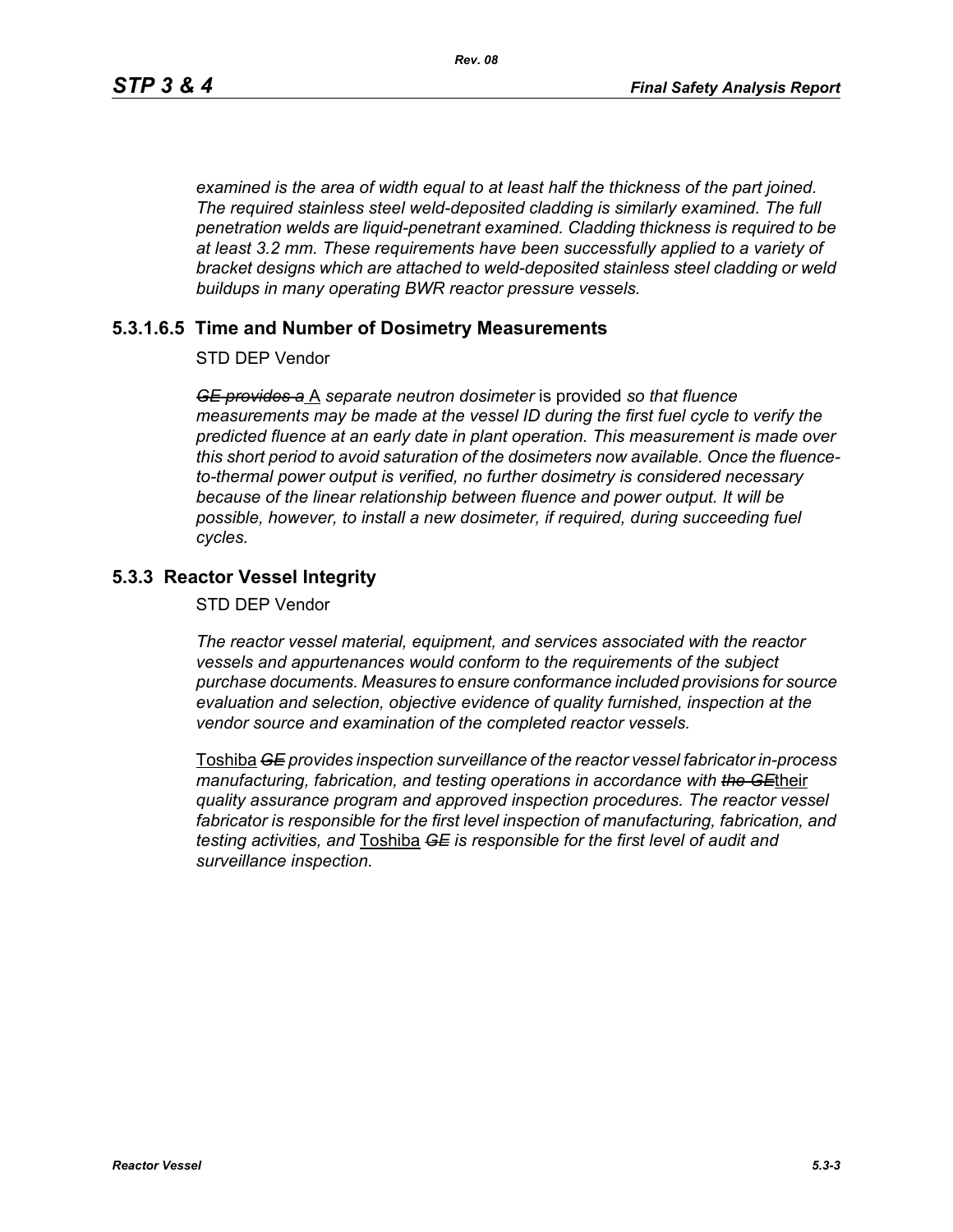# **5.3.3.1.1.1 Reactor Vessel**

STD DFP T1 2 1-2

*The cylindrical shell and top and bottom heads of the reactor vessel are fabricated of low-alloy steel, the interior of which is clad with stainless steel weld overlay except for the top head,* and *all nozzles but the steam outlet nozzles and the reactor internal pump casings. The bottom head is clad with Ni-Cr-Fe alloy. The reactor internal pump penetrations are clad with Ni-Cr-Fe alloy, or alternatively stainless steel.* The reactor internal pump motor casings are clad with stainless steel only in the stretch tube region and around the bottom of the reactor internal pump motor casings where they interface with the motor cover closures.

### **5.3.3.3 Fabrication Methods**

STD DEP Vendor

STD DEP Admin

*The reactor pressure vessel is a vertical cylindrical pressure vessel of welded construction fabricated in accordance with ASME Code Section III, Class 1, requirements. All fabrication of the reactor pressure vessel was*is *performed in accordance with GE*Vendor*-approved drawings, fabrication procedures, and test procedures. The shell and vessel head were*are *made from formed low-alloy steel plates or forgings and the flanges and nozzles from low-alloy steel forgings. Welding performed to join these vessel components was*is *in accordance with procedures qualified to ASME Section III and IX requirements. Weld test samples were*are *required for each procedure for major-vessel full-penetration welds.*

### **5.3.4 COL License Information**

### **5.3.4.1 Fracture Toughness Data**

The following site-specific supplement addresses COL License Information Item 5.4.

Fracture toughness data based on the limiting reactor vessel actual materials will be provided in an amendment to the FSAR in accordance with 10 CFR 50.71(e) that occurs one year after the on-site acceptance of the reactor vessel. The data will be based on test results from the actual materials used in the RPV. (COM 5.3-1)

The evaluation methods will be in accordance with Appendix G of the ASME Boiler and Pressure Vessel Code, Section III, Division 1, 1989 Edition, excluding addenda, 10 CFR 50 Appendices G and H, and Regulatory Guide 1.99 Rev. 2, and Reference 5.3-4.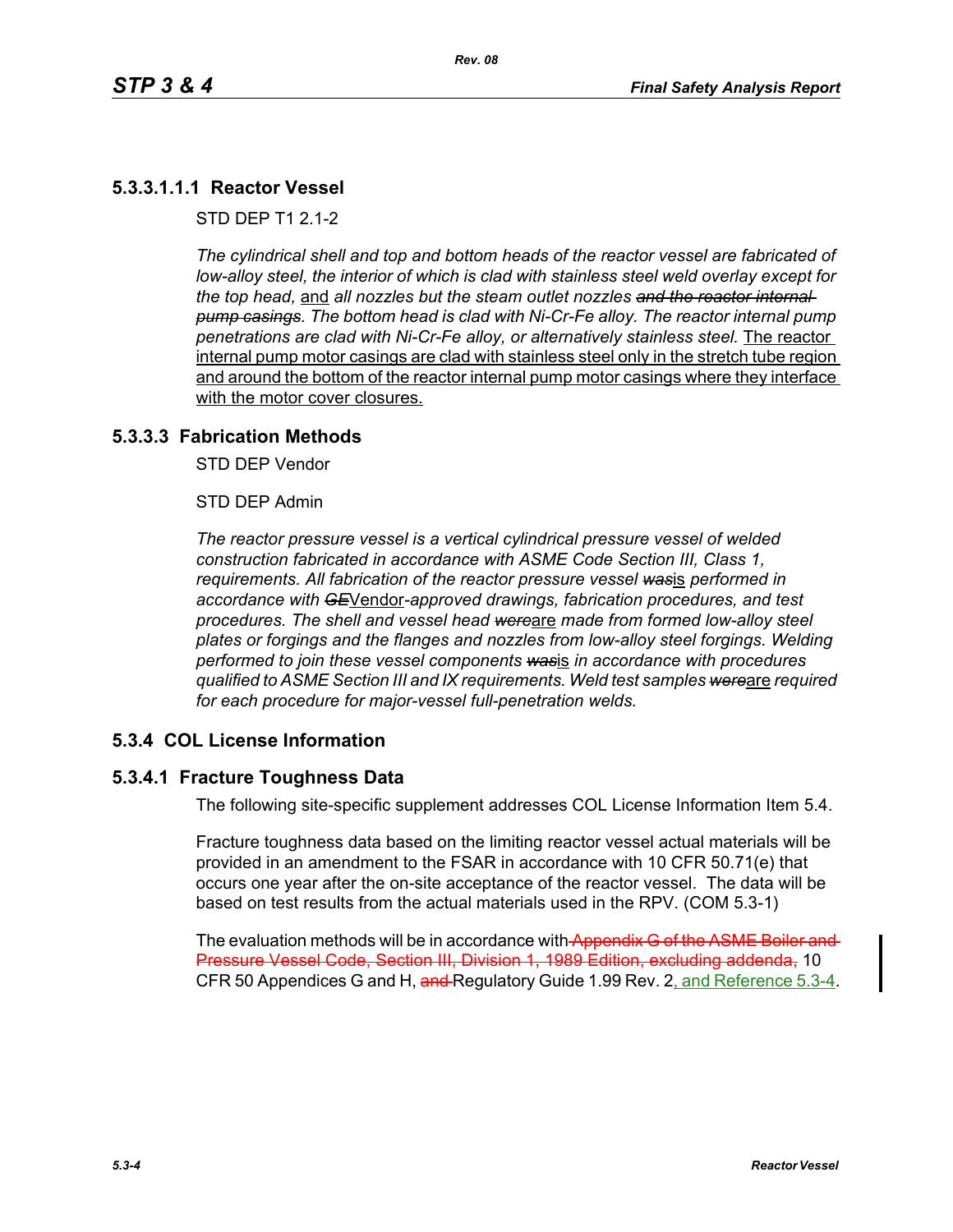# **5.3.4.2 Materials and Surveillance Capsule**

The following site-specific supplement addresses COL License Information Item 5.5.

The site-specific information of the materials and surveillance program for STP 3 & 4 is as follows:

(1) Specific materials in each surveillance capsule

The surveillance specimens are fabricated from extra portions of vessel forging material from the core regions. The vessel material is low alloy steel, ASME SA-508 Class 3. Surveillance specimens are fabricated by sectioning a weldment made from the extra forging material. Surveillance specimens are taken from the base metal, weld metal and the heat affected zone of the weldment.

(2) Capsule lead factor

The lead factor of each capsule is approximately 1.1.

(3) Withdrawal schedule for each surveillance capsule

The capsule withdrawal schedule is in accordance with ABWR DCD Tier 2 Section 5.3.1.6.1.

(4) Neutron fluence to be received by each capsule at the time of its withdrawal

The neutron fluence to be received by each capsule is as follows:

- (a) First capsule:  $5.2 \times 10^{16}$  n/cm<sup>2</sup>
- (b) Second capsule:  $1.7 \times 10^{17}$  n/cm<sup>2</sup>
- (c) Third capsule: not to exceed  $5.0 \times 10^{17}$  n/cm<sup>2</sup>
- (d) Fourth Capsule: will be based on the results of the first two capsules
- (5) Vessel end-of life peak neutron fluence

The vessel end-of-life neutron fluence is approximately  $5.0 \times 10^{17}$  n/cm<sup>2</sup>.

The materials and surveillance capsule program for STP 3 & 4 are in accordance with Reference 5.3-3.

The Final Safety Analysis Report will be updated prior to receipt of fuel on site to identify the specific materials in each surveillance capsule and provide a plant-specific replacement for the Pressure-Temperature limits. The data will be based on test results from the actual materials used in the RPV. (COM 5.3-2)

# **5.3.4.3 Plant-Specific Pressure-Temperature Information**

The following site-specific supplement addresses COL License Information Item 5.6.